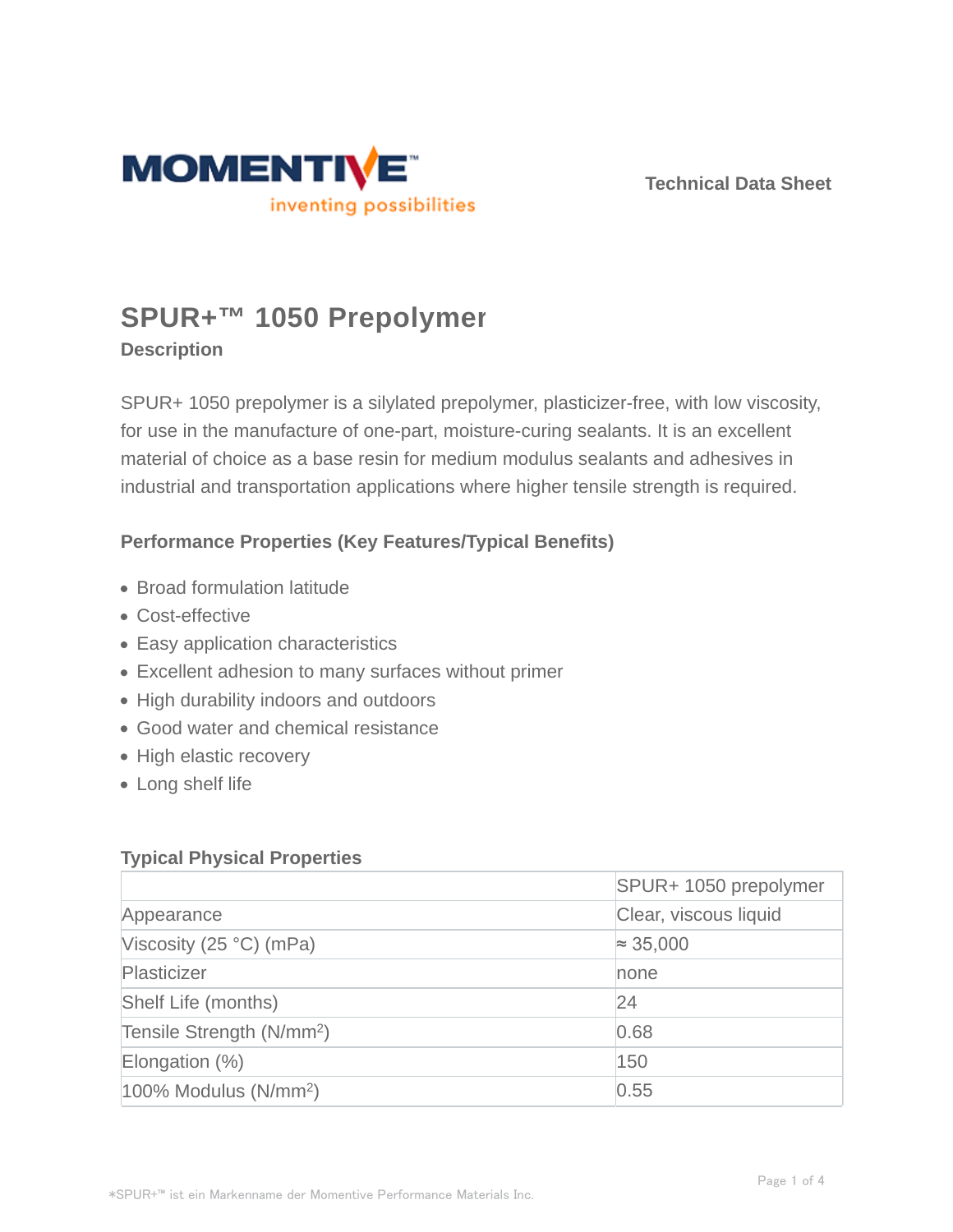| Shore A              |  |
|----------------------|--|
| Elastic Recovery (%) |  |

Typical properties are average data and are not to be used as or to develop specifications. **Patent Status**

# Nothing contained herein shall be construed to imply the nonexistence of any relevant patents or to constitute the permission, inducement or recommendation to practice any invention covered by any patent, without authority from the owner of the patent.

#### **Product Safety, Handling and Storage**

Customers should review the latest Safety Data Sheet (SDS) and label for product safety information, safe handling instructions, personal protective equipment if necessary, emergency service contact information, and any special storage conditions required for safety. Momentive Performance Materials (MPM) maintains an aroundthe-clock emergency service for its products. SDS are available at www.momentive.com or, upon request, from any MPM representative. For product storage and handling procedures to maintain the product quality within our stated specifications, please review Certificates of Analysis, which are available in the Order Center. Use of other materials in conjunction with MPM products (for example, primers) may require additional precautions. Please review and follow the safety information provided by the manufacturer of such other materials.

#### **Limitations**

Customers must evaluate Momentive Performance Materials products and make their own determination as to fitness of use in their particular applications.

# **Contact Information** Email commercial.services@momentive.com

### **Telephone**

| <b>Americas</b>        | <b>Latin America</b> | <b>EMEAI- Europe, Middle</b><br>East, Africa & India | <b>ASIA PACIFIC</b> |
|------------------------|----------------------|------------------------------------------------------|---------------------|
| +1 800 295 2392 Brazil |                      | <b>Europe</b>                                        | China               |
| Toll free*             | +55 11 4534 9650     | +390510924300                                        | 800 820 0202        |
| +704 805 6946          | <b>Direct Number</b> | Direct number                                        | Toll free           |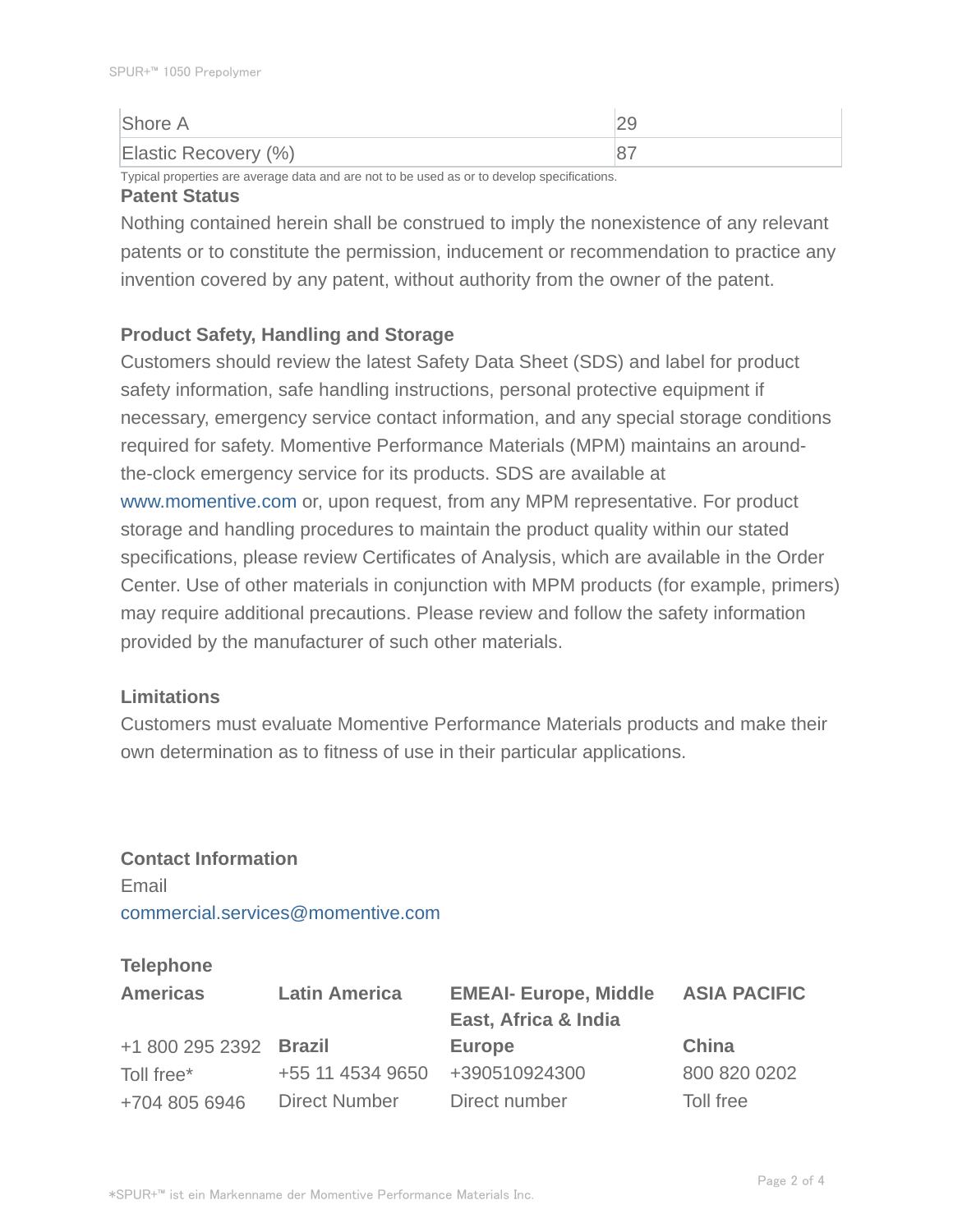|                      |                           | +86 21 3860 4892 |
|----------------------|---------------------------|------------------|
|                      |                           | Direct number    |
| <b>Mexico</b>        | India, Middle East &      | Japan            |
| +52 55 2169 7670     | <b>Africa</b>             | +81 3 5544 3111  |
| <b>Direct Number</b> | + 91 44 71212207          | Direct number    |
|                      | Direct number*            |                  |
|                      | *All Middle Eastern       | <b>Korea</b>     |
|                      | countries, Africa, India, | +82 2 6201 4600  |
|                      |                           |                  |

For literature and technical assistance, visit our website at: www.momentive.com

#### **DISCLAIMER:**

**THE MATERIALS, PRODUCTS AND SERVICES OF MOMENTIVE PERFORMANCE MATERIALS INC. AND ITS SUBSIDIARIES AND AFFILIATES (COLLECTIVELY "SUPPLIER"), ARE SOLD SUBJECT TO SUPPLIER'S STANDARD CONDITIONS OF SALE, WHICH ARE INCLUDED IN THE APPLICABLE DISTRIBUTOR OR OTHER SALES AGREEMENT, PRINTED ON THE BACK OF ORDER ACKNOWLEDGMENTS AND INVOICES, AND AVAILABLE UPON REQUEST. ALTHOUGH ANY INFORMATION, RECOMMENDATIONS, OR ADVICE CONTAINED HEREIN IS GIVEN IN GOOD FAITH, SUPPLIER MAKES NO WARRANTY OR GUARANTEE, EXPRESS OR IMPLIED, (i) THAT THE RESULTS DESCRIBED HEREIN WILL BE OBTAINED UNDER END-USE CONDITIONS, OR (ii) AS TO THE EFFECTIVENESS OR SAFETY OF ANY DESIGN INCORPORATING ITS PRODUCTS, MATERIALS, SERVICES, RECOMMENDATIONS OR ADVICE. EXCEPT AS PROVIDED IN SUPPLIER'S STANDARD CONDITIONS OF SALE, SUPPLIER AND ITS REPRESENTATIVES SHALL IN NO EVENT BE RESPONSIBLE FOR ANY LOSS RESULTING FROM ANY USE OF ITS MATERIALS, PRODUCTS OR SERVICES DESCRIBED HEREIN.** Each user bears full responsibility for making its own determination as to the suitability of Supplier's materials, services, recommendations, or advice for its own particular use. Each user must identify and perform all tests and analyses necessary to assure that its finished parts incorporating Supplier's products, materials, or services will be safe and suitable for use under end-use conditions. Nothing in this or any other document, nor any oral recommendation or advice, shall be deemed to alter, vary, supersede, or waive any provision of Supplier's standard Conditions of Sale or this Disclaimer, unless any such